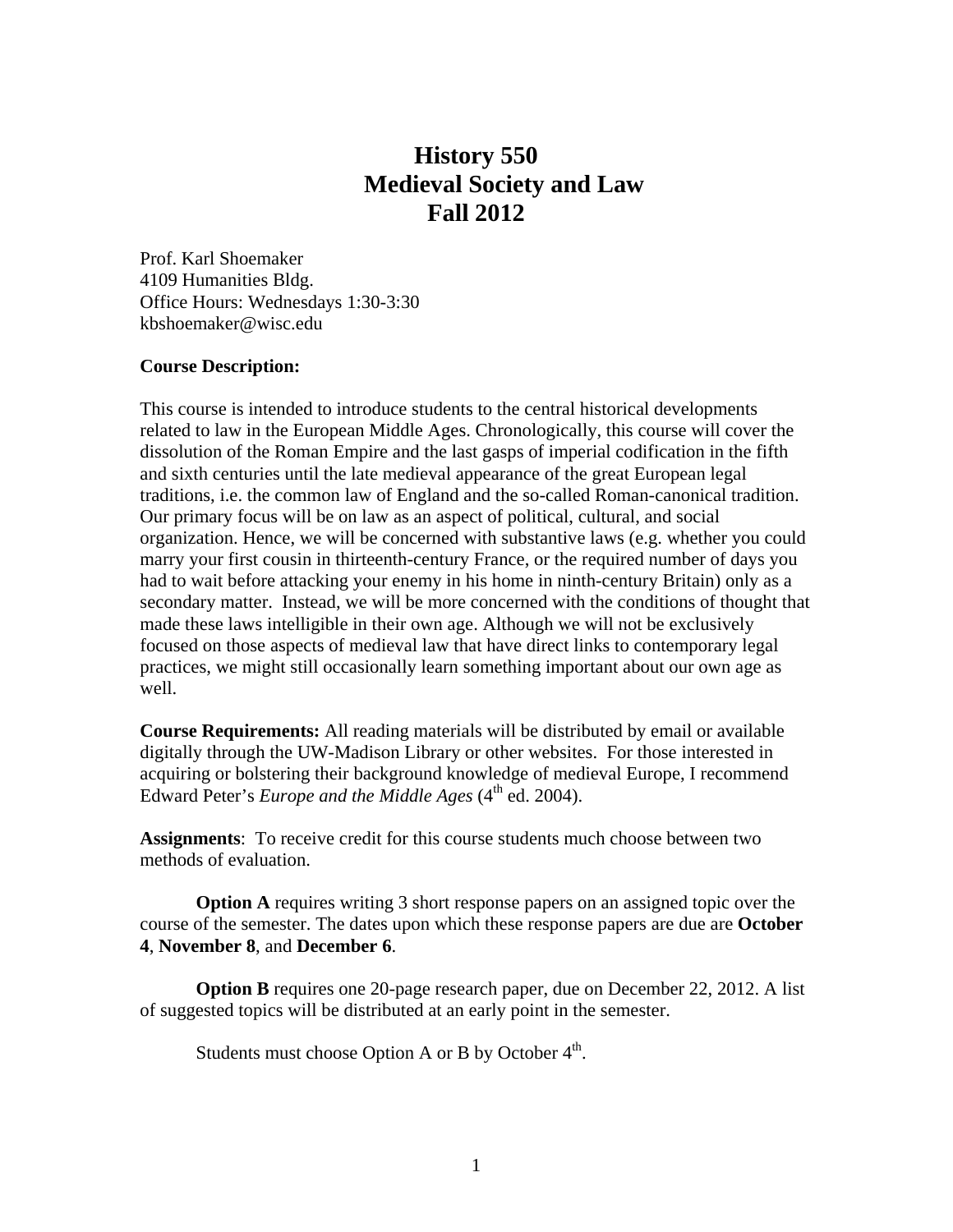**Evaluation**: Both Option A and B will be graded on a letter grade basis: A=93-100%, AB=88-92%, B=83-87%, BC=78-82%, C=70-77%, D=60-69%, F=0-59%

**Attendance is required**. Students missing more than four (4) class meetings over the course of the semester will not be able to pass the class.

## **Schedule of Themes**

**Week 1)** 

A) Introduction to Course Themes and Description of the Course

B) The Legislative Legacy of Rome: Codification and Empire

**Reading:** *The Theodosian Code and Novels and the Sirmondian Constitutions*, Book 9.45 and Book 12 (these readings are available online through the UW-Madison Library. Instructions on accessing these readings will be give on the first day of class.)

and http://www.fordham.edu/Halsall/source/const1-laws2.asp

C) Early Ecclesiastical Law

**Reading**: The First Council of Nicea

http://www.ewtn.com/library/COUNCILS/NICAEA1.HTM

 The Didache http://www.spurgeon.org/~phil/didache.htm

**Weeks 2 and 3)** The Germanic Traditions and the Emergence of Early Medieval Written Law

**Reading**: Early Medieval Legislation: Salic Law, Visigothic Law, Carolingian Law, and Anglo-Saxon Law

http://www.fordham.edu/halsall/source/salic-law.asp

http://libro.uca.edu/vcode/visigoths.htm (Book 1, Title 1 only)

http://www.fordham.edu/halsall/source/560-975dooms.asp

http://www.fordham.edu/Halsall/source/carol-saxony.asp

**Week 4)** Legal Process before 1200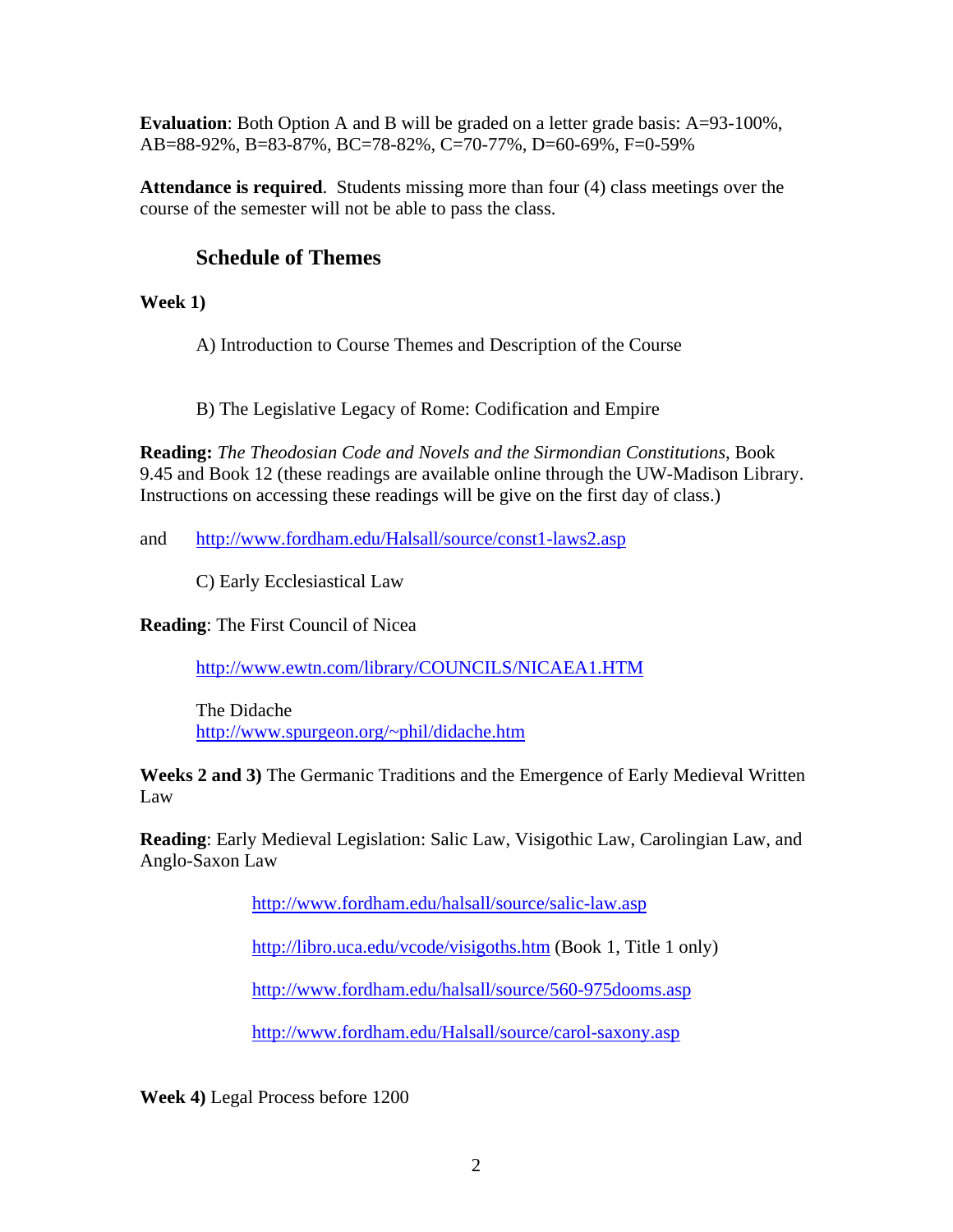## **Reading**: On Duels and Ordeals

http://www.fordham.edu/Halsall/source/12Cduels.asp http://www.fordham.edu/Halsall/source/ordeals1.asp http://www.fordham.edu/Halsall/source/water-ordeal.asp

**Week 5)** The English Common Law and the Rise of the Jury in England

**Reading**: http://vi.uh.edu/pages/bob/elhone/glanvill.html

http://www.fordham.edu/Halsall/source/cclarendon.asp

http://www.fordham.edu/Halsall/source/isheriffs.asp

**Week 6)** The Forms of Action and Early Legislation in the English Common Law

**Reading**: Writs and *Quia emptores* 

http://www.fordham.edu/Halsall/source/englishwrits.asp

http://www.fordham.edu/Halsall/source/ed1-quia.asp

**Week 7)** England's Itinerate Justices and Royal Control

**Reading**: Pleas of the Crown

http://www.fordham.edu/Halsall/seth/pleas-lincolneyre.asp

http://www.fordham.edu/Halsall/seth/pleas-northamptoneyre.asp

http://www.fordham.edu/Halsall/seth/pleas-bedfordeyre.asp

http://www.fordham.edu/Halsall/source/wulftrans.asp

**Week 8)** English Law and Social Unrest

**Reading**: The Statute of Laborers

http://www.fordham.edu/Halsall/seth/statute-labourers.asp

**Week 9)** Canon Law after 1140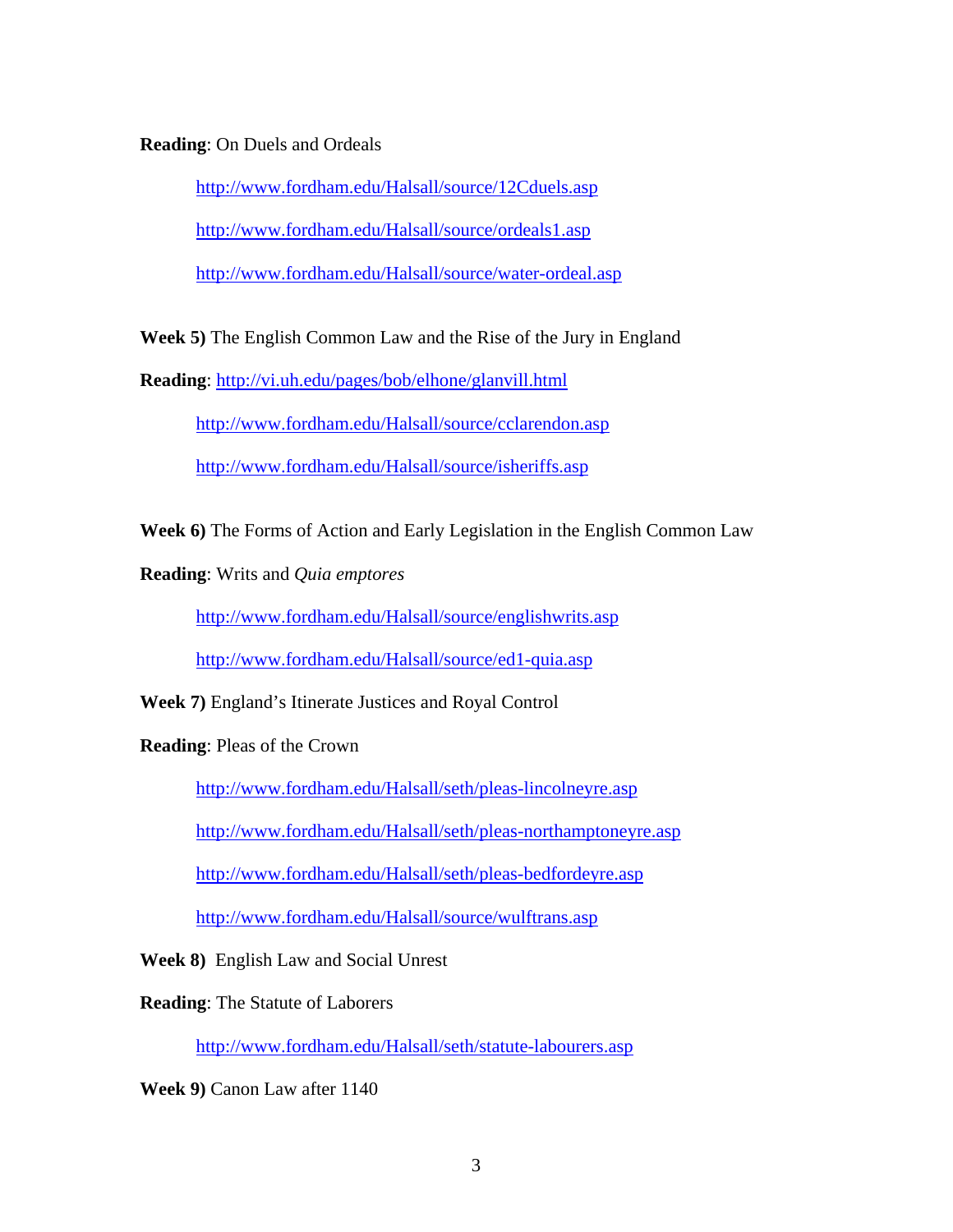**Reading**: Gratian on Marriage and an early *consilia*

http://www.fordham.edu/halsall/source/gratian1.asp http://www.fordham.edu/Halsall/source/oldradus35.asp

**Week 10) C**anon Law and Papal Supremacy

**Reading**: http://www.fordham.edu/Halsall/source/B8-unam.asp

http://www.fordham.edu/Halsall/source/b8-clericos.asp

**Week 11)** Legislation on the Continent after 1200

**Reading**: http://www.fordham.edu/Halsall/source/papal-elect1059.asp

http://www.fordham.edu/Halsall/source/papal-elect1059.asp

http://www.fordham.edu/Halsall/source/fred2-princes.asp

http://www.fordham.edu/Halsall/source/1224germanserfs.asp

http://www.fordham.edu/Halsall/source/licetjuris.asp

**Week 12)** The Twelfth-Century Revival of Roman Law

**Reading**: The *Corpus Iuris Civilis*

http://www.fordham.edu/Halsall/source/corpus1.asp

http://www.fordham.edu/Halsall/source/cjc-marriage.asp

**Week 13)** The New Legal Process

Reading: Heresy Inquisitions

http://www.fordham.edu/Halsall/source/heresy2.asp

http://www.fordham.edu/Halsall/source/bernardgui-inq.asp

http://www.fordham.edu/Halsall/source/naprous.asp

**Week 14) Law and the New Learning**